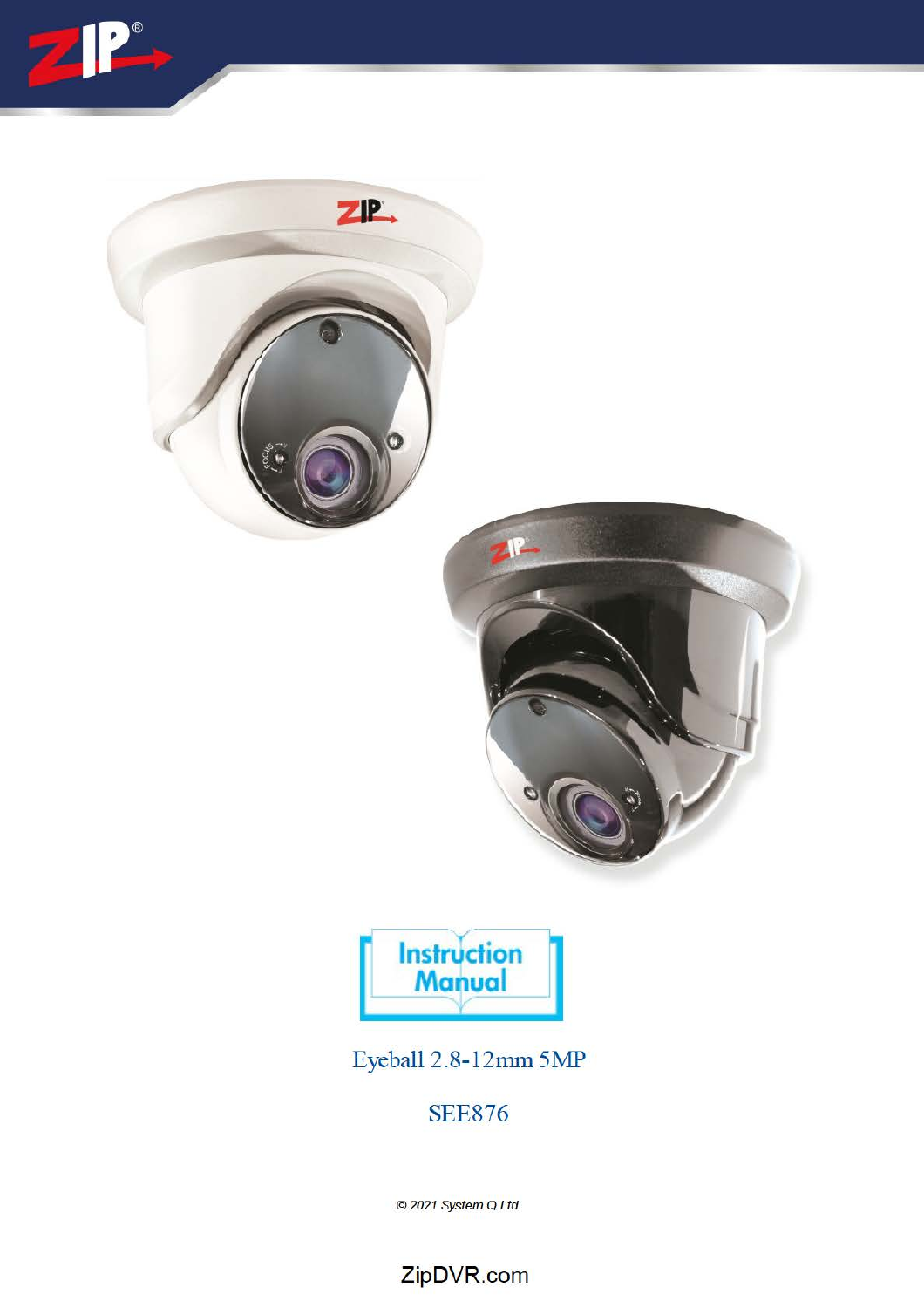# **Table of Contents**

| <b>Part 1 Introduction</b>               | 1           |
|------------------------------------------|-------------|
|                                          |             |
| <b>Part 2 Tools &amp; Handy Extras</b>   | 1           |
| <b>Part 3 Connections</b>                | $\mathbf 2$ |
| Part 4 4-In-1 Technology                 | 3           |
| <b>Part 5 Motorised Zoom &amp; Focus</b> | 4           |
| <b>Part 6 Mounting</b>                   | 5           |
|                                          |             |
| Part 7 OSD Menu                          | 6           |
|                                          |             |
| <b>Part 8 Troubleshooting</b>            | 8           |
|                                          |             |
|                                          |             |
|                                          |             |
|                                          |             |
| <b>Part 9 General Maintenance</b>        | 9           |
| <b>Part 10 Specification</b>             | 9           |
|                                          |             |
| <b>Part 11 Conditions</b><br>10          |             |
|                                          |             |
|                                          |             |
|                                          |             |
| 11<br><b>Index</b>                       |             |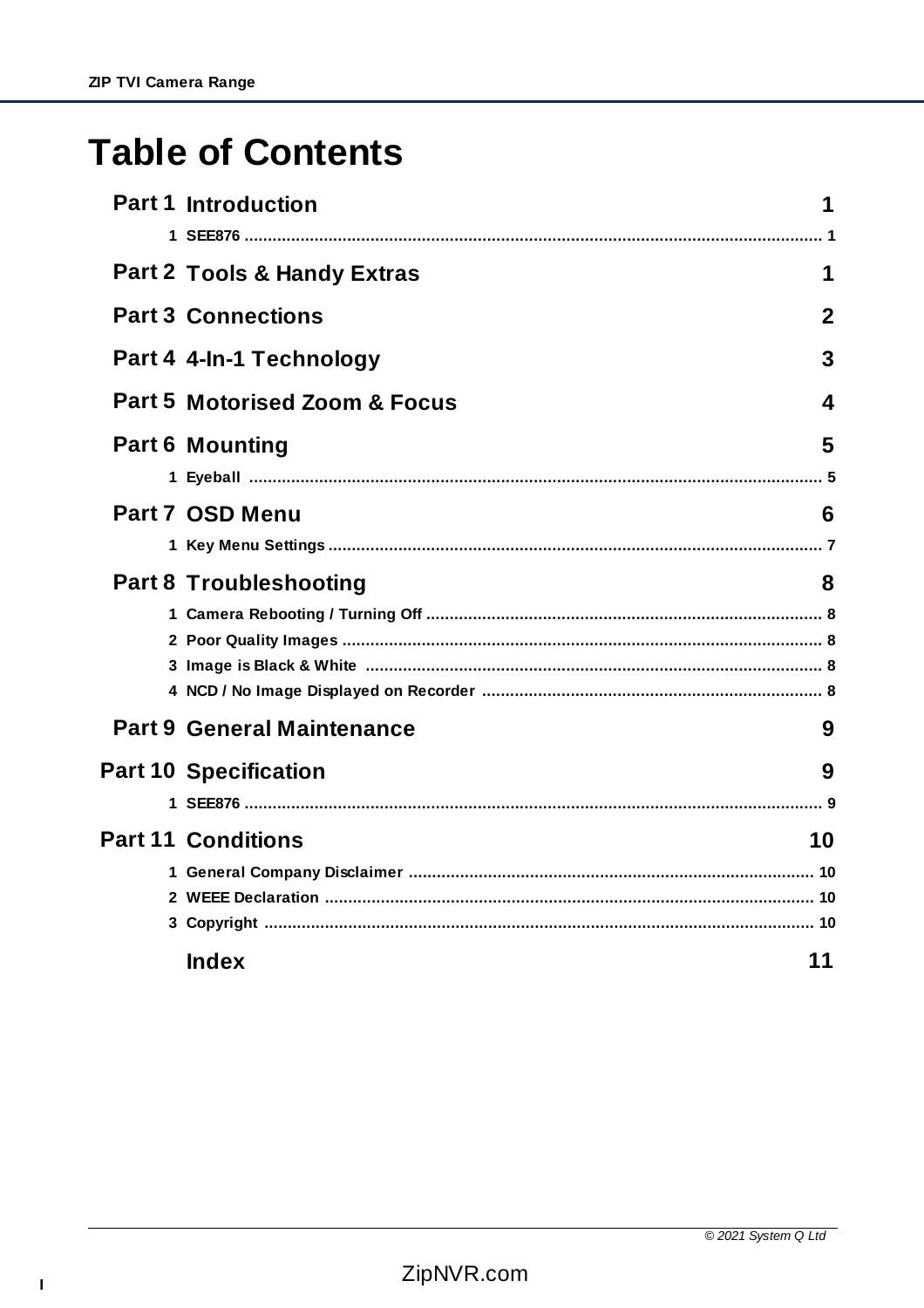# <span id="page-2-1"></span><span id="page-2-0"></span>**1 Introduction**

## **1.1 SEE876**

Stand out from your competitors with this different take on the classic eyeball that's extra flexible thanks to a choice of bracketry available for it.

Choose from a swan neck wall mount or a variety of ceiling mounts or simply add an extra deep base for extra cables.

All models feature a varifocal 2.8-12mm lens to suit most standard requirements, on the 2 and 5MP models this is also motorised.

# <span id="page-2-2"></span>**2 Tools & Handy Extras**

- · Screwdriver
- · Drill
- · Hammer
- · POW151 12V DC 500mA Plug-in PSU
- · Drill bits
- · BNC Crimp Tool & BNCs
- · RG59 Coax Cable
- · Digital Multi-Meter
- · LCD400K CCTV Test monitor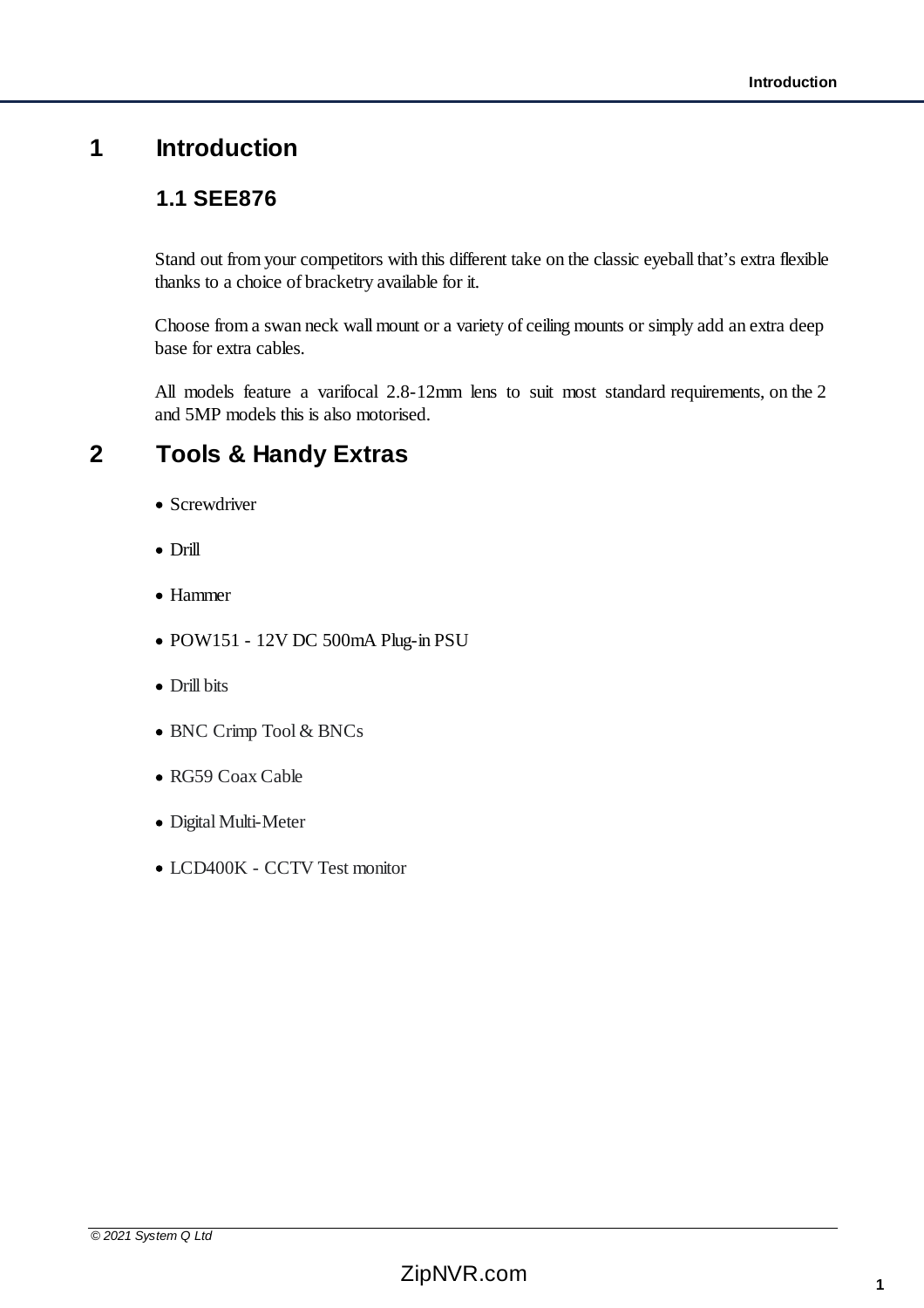# <span id="page-3-0"></span>**3 Connections**

The camera is provided with a fly lead with a 2.1mm DC socket and standard BNC connector

It is recommended to use a power supply that is rated higher than the current consumption of the camera

The camera is polarity sensitive so connections must be made correctly

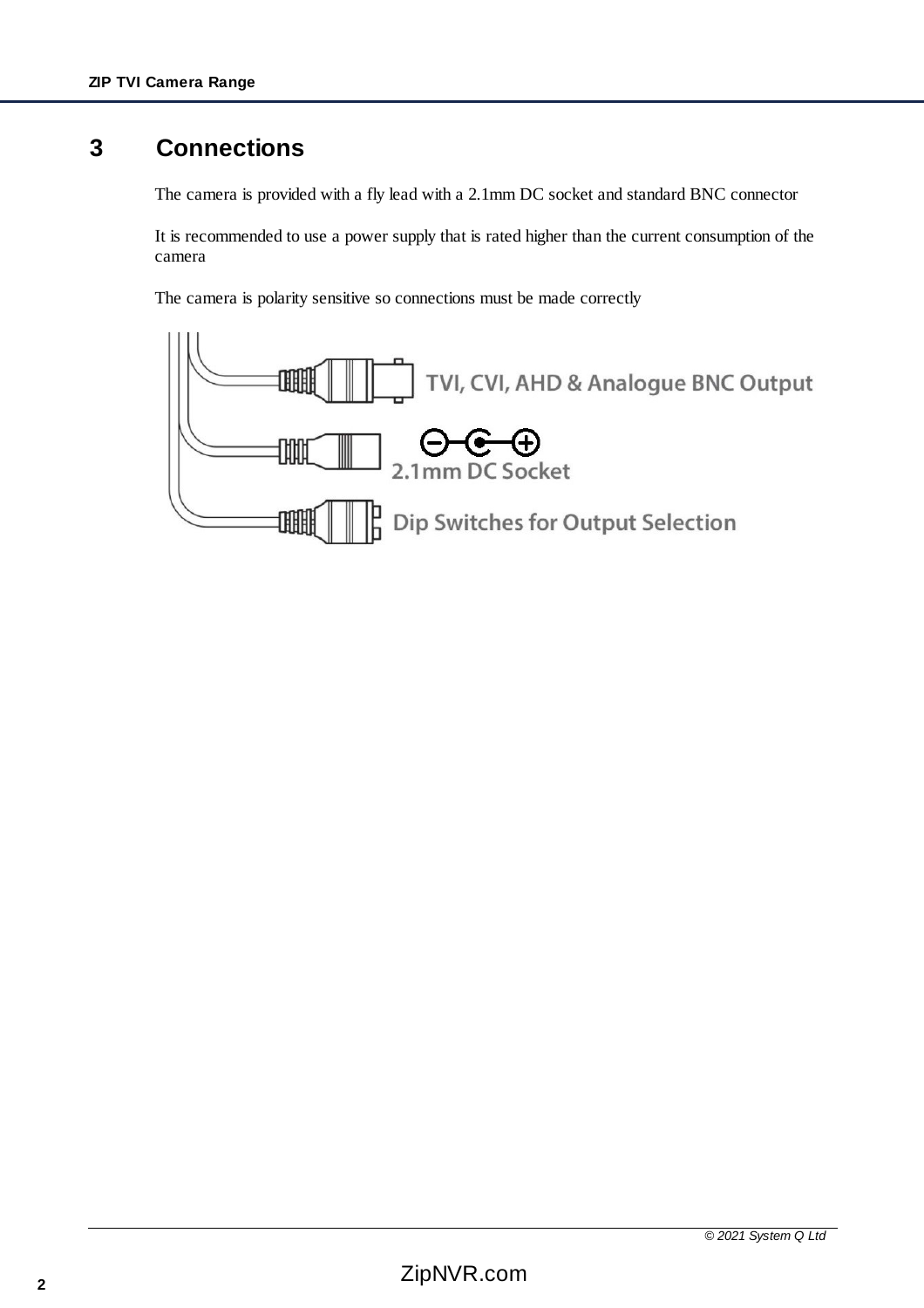# <span id="page-4-0"></span>**4 4-In-1 Technology**

Selectable HD-TVI, HD-CVI, AHD and CVBS (Analogue) Output. The default is set to HD-TVI however the output can be changed to AHD, CVI or CVBS if required.

This output can be changed either with the dip switches on the fly-lead of the camera. Please note the "Output Mode" in the menu of the DVR won't change the format, as the dip switch overrides the output.

The dip switch configuration can be found below:-

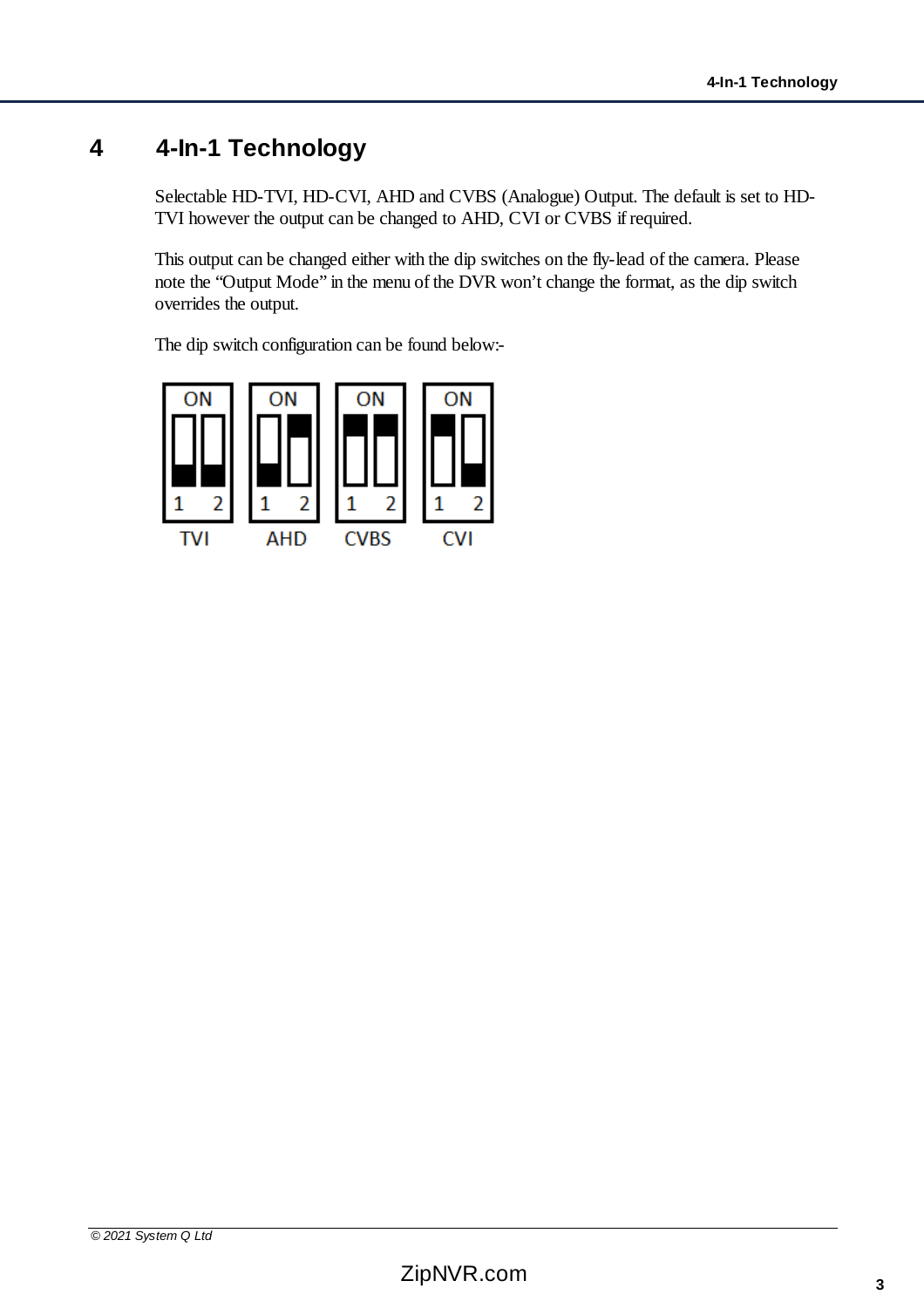## <span id="page-5-0"></span>**5 Motorised Zoom & Focus**

The vari-focal motorised zoom and focus is controlled electronically.

To control, this will differ depending on the setup of the camera, if being used with a ZIP recorder or standalone.

When using a ZIP DVR the zoom and focus for the motorised lens is controlled from PTZ control options on the live view.

To access the Control Menu via coaxitron:-

- 1. Click on the image in Live view
- 2. Click on the PTZ button at the bottom of the screen

Use the **zoom +** and **zoom -**, to zoom in and out.

The camera will automatically focus once the zoom button is released.

Focus can also be set manually using the **focus** + and **zoom** -.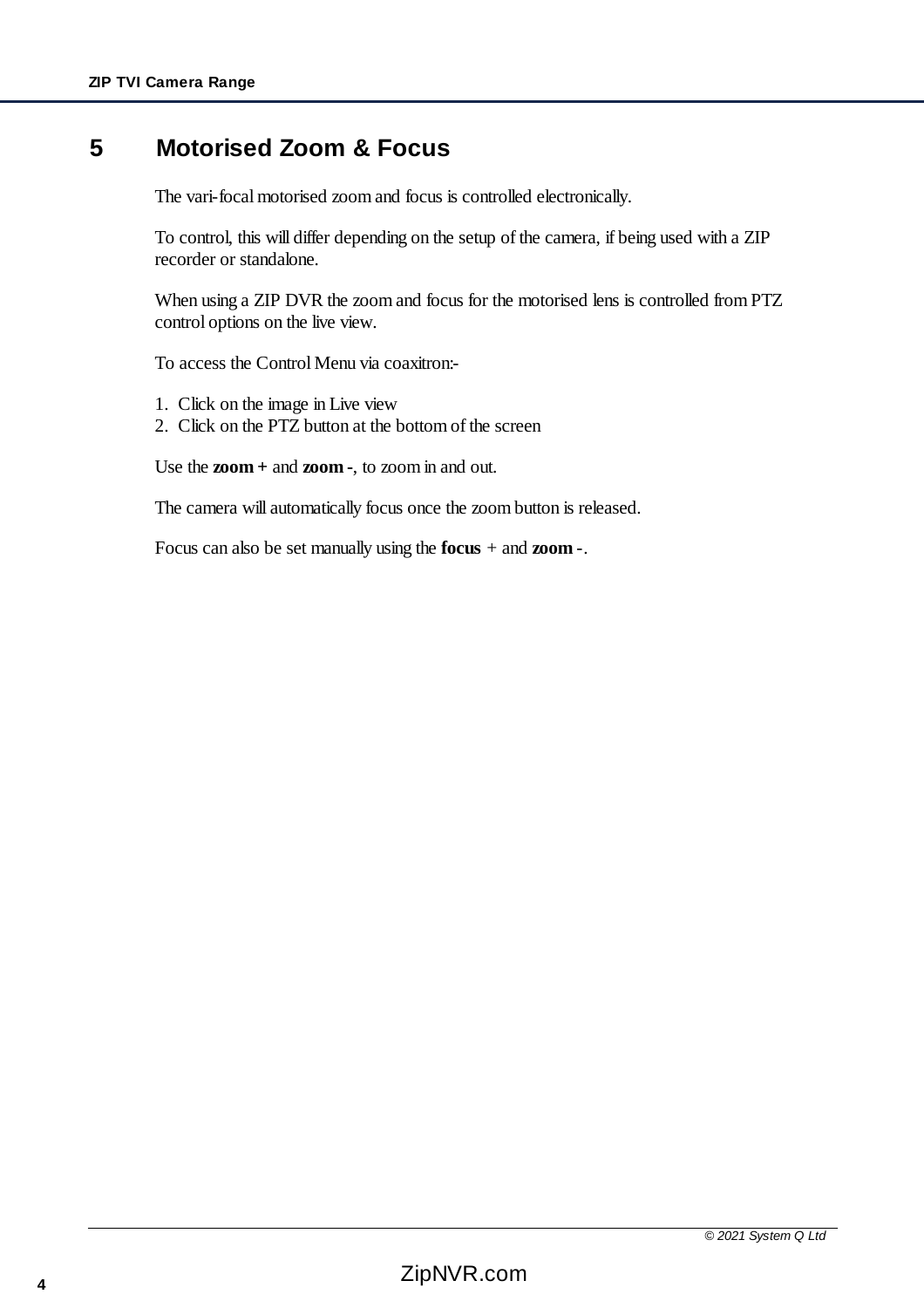| <b>PTZ</b>                 |                                                                            |
|----------------------------|----------------------------------------------------------------------------|
| Cam <sub>1</sub><br>Camera |                                                                            |
| <b>PTZ Settings</b>        | $\ddot{\nabla}$<br>$\circledcirc$<br>$\vec{\bm{\mathrm{v}}}$<br><b>OSD</b> |
| Auto<br>Manual             |                                                                            |
| Speed                      | 40                                                                         |
|                            | <b>Call Preset</b><br>Zoom<br>٠<br>Focus<br>÷<br>Iris                      |

<span id="page-6-0"></span>**6 Mounting**

<span id="page-6-1"></span>

# ZipNVR.com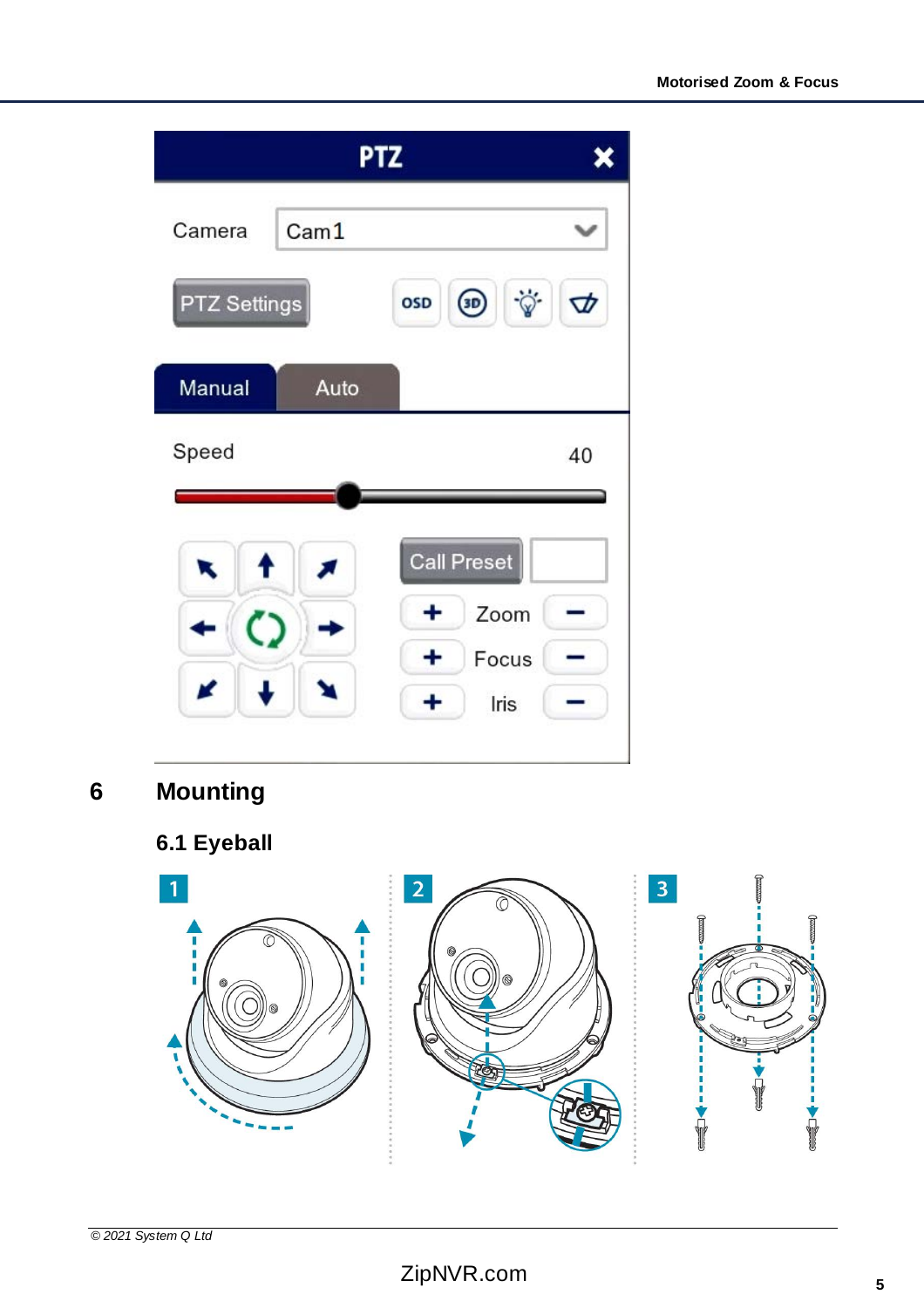# <span id="page-7-0"></span>**7 OSD Menu**

Access to the camera menu is by Coaxitron. *For the ZIP DVRs, ZIP Coaxitron is set as default.*

To access the Cameras Menu via coaxitron:-

- 1. Click on the image in Live view
- 2. Click on the PTZ button at the bottom of the screen
- 3. Click on the IRIS  $+$  button to display the menu

|                            | <b>PTZ</b>                                                |
|----------------------------|-----------------------------------------------------------|
| Camera<br>Cam <sub>1</sub> |                                                           |
| PTZ Settings               | $\ddot{\nabla}$<br>$\circledcirc$<br>$\phi$<br><b>OSD</b> |
| Manual<br>Auto             |                                                           |
| Speed                      | 40                                                        |
|                            | <b>Call Preset</b>                                        |
|                            | Zoom                                                      |
|                            |                                                           |

Use the directional arrows to move up and down through the menu. Use the directional arrows left and right to change the option. Use IRIS + to select  $&$  enter that menu option.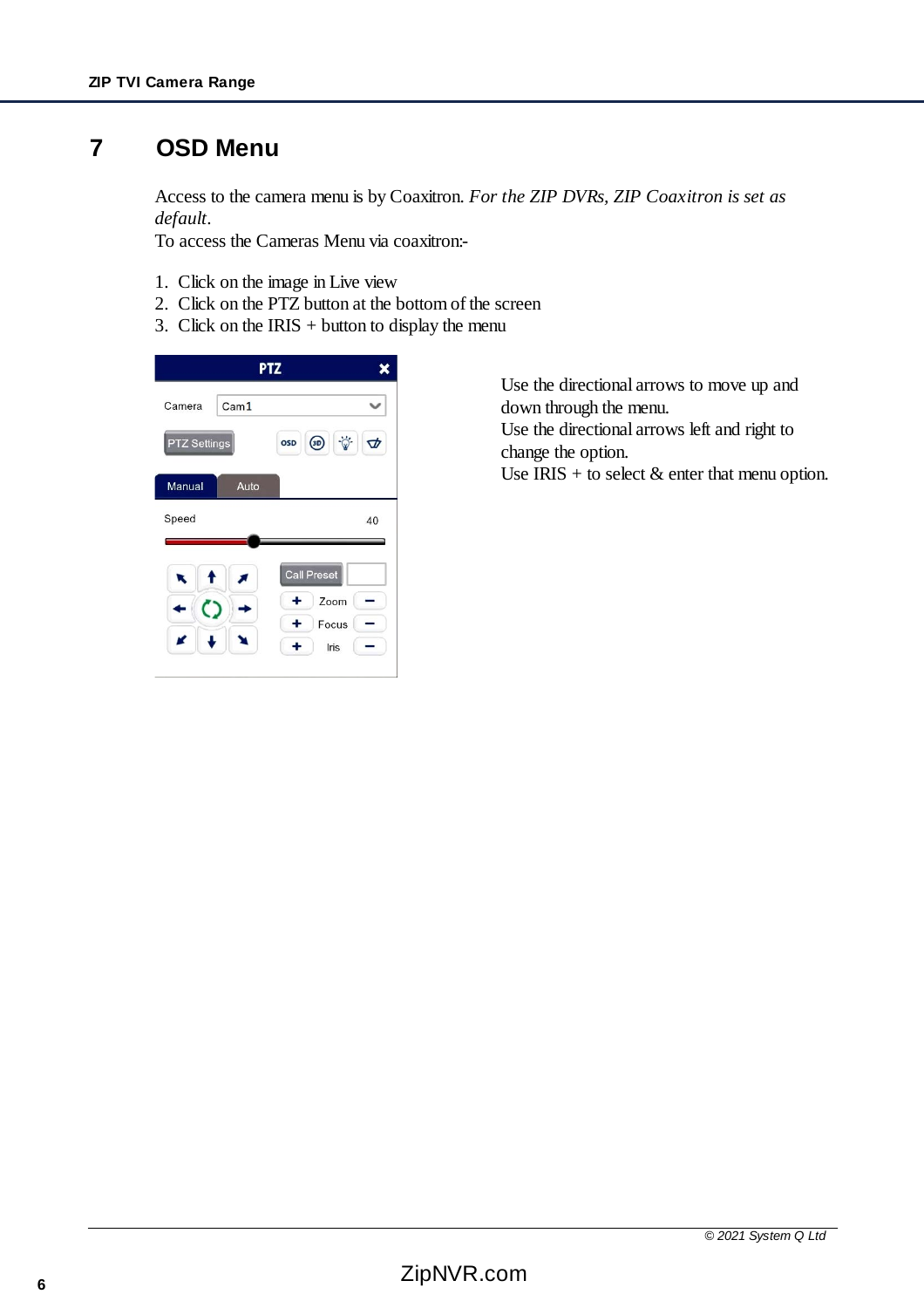## <span id="page-8-0"></span>**7.1 Key Menu Settings**

**Exposure Mode** - AUTO sets the required shutter speed for the current light level. The shutter speed will automatically detect the required length of time to keep the digital sensor exposed to light. FLK option sets the shutter speed to stop synchronisation with lighting so that pulsing effect is minimised.

**White Balance** - Colour adjustment of the camera to be set up so objects appear a natural colour. ATW (Automatic tracking white balance) continually tracks and adjusts the white balance, making it suitable for use in cameras in which the image content and lighting are subject to changes.

**Day & Night** - The camera can be set to colour or B&W mode or have it automatically switch External is set as default, the switch between colour and black & white is controlled by an external trigger In this a light dependent resistor. Delay can be set which will instruct the camera to wait for a set length of time before switching. This accommodates for any temporary drops in light

**DNR** (Noice Reduction) - Noise Reduction is the process of removing noise from the video signal by applying a digital filter. 2D noise reduction reduces noise in the foreground of the image where as 3D noise reduction reduces noise in both the foreground and the background of the image.

**D-WDR** - Digitally adjusts the exposure in areas of the frame to maintain optimum levels in both the dark and bright areas of an image.

**Reset** - Defaults the camera to factory settings. This setting helps when fault finding issues with the camera to ensure all settings are defaulted.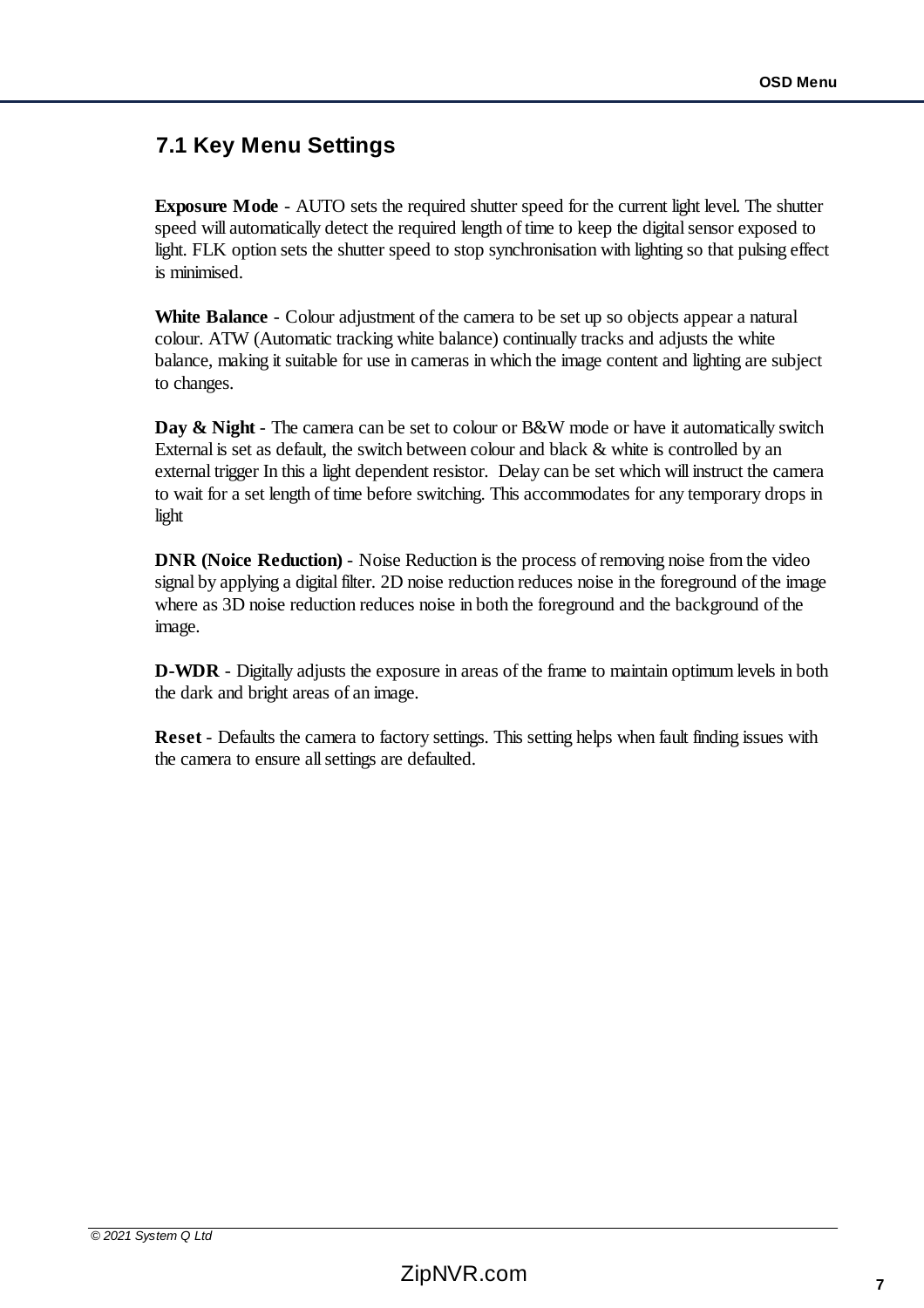# <span id="page-9-1"></span><span id="page-9-0"></span>**8 Troubleshooting**

## **8.1 Camera Rebooting / Turning Off**

A. Check the voltage of the camera (under load) if below 10.8V then move the power supply closer to the camera.

B. For 12V DC cameras only ever use regulated power supply rated at above 750mA, 1A would be recommended. So that the camera is always receiving the correct supply.

C. Use thicker gauge copper cabling to reduce the voltage drop.

#### <span id="page-9-2"></span>**8.2 Poor Quality Images**

A. Check the fly-lead is set to the correct output – see  $4$ -In-1 Technology 3

B. If set to CVBS, then this is a low quality video output for legacy systems (Analogue), when using a 2 MegaPixel DVR or above then use another video format, like HD-TVI.

C. Reset the camera menu via Zip Coaxitron – [OSD Menu](#page-7-0)l 6

D. Check if your recorder supports the resolution of the camera.

#### <span id="page-9-3"></span>**8.3 Image is Black & White**

A. Check the video format your DVR supports, then set the camera to the relevant video format – see the <u>4-In-1 Technology</u>l <sup>3</sup>

B. Reset the camera menu via Zip Coaxitron [OSD Menu](#page-7-0) 6

C. Check the recorder supports the resolution of the camera.

#### <span id="page-9-4"></span>**8.4 NCD / No Image Displayed on Recorder**

A. Test that the camera has the correct voltage supplying it, this must be done with the camera connected so that there is load on the PSU. A 12V DC camera should have at least 10.5V DC connected to it.

B. The camera can not function without the correct power supply. For 12V DC cameras only ever use regulated power supplies to ensure that the camera is always receiving the correct voltage.

C. Ensure that the BNC – BNC lead that is connected between the camera and DVR has no shorts or open circuits.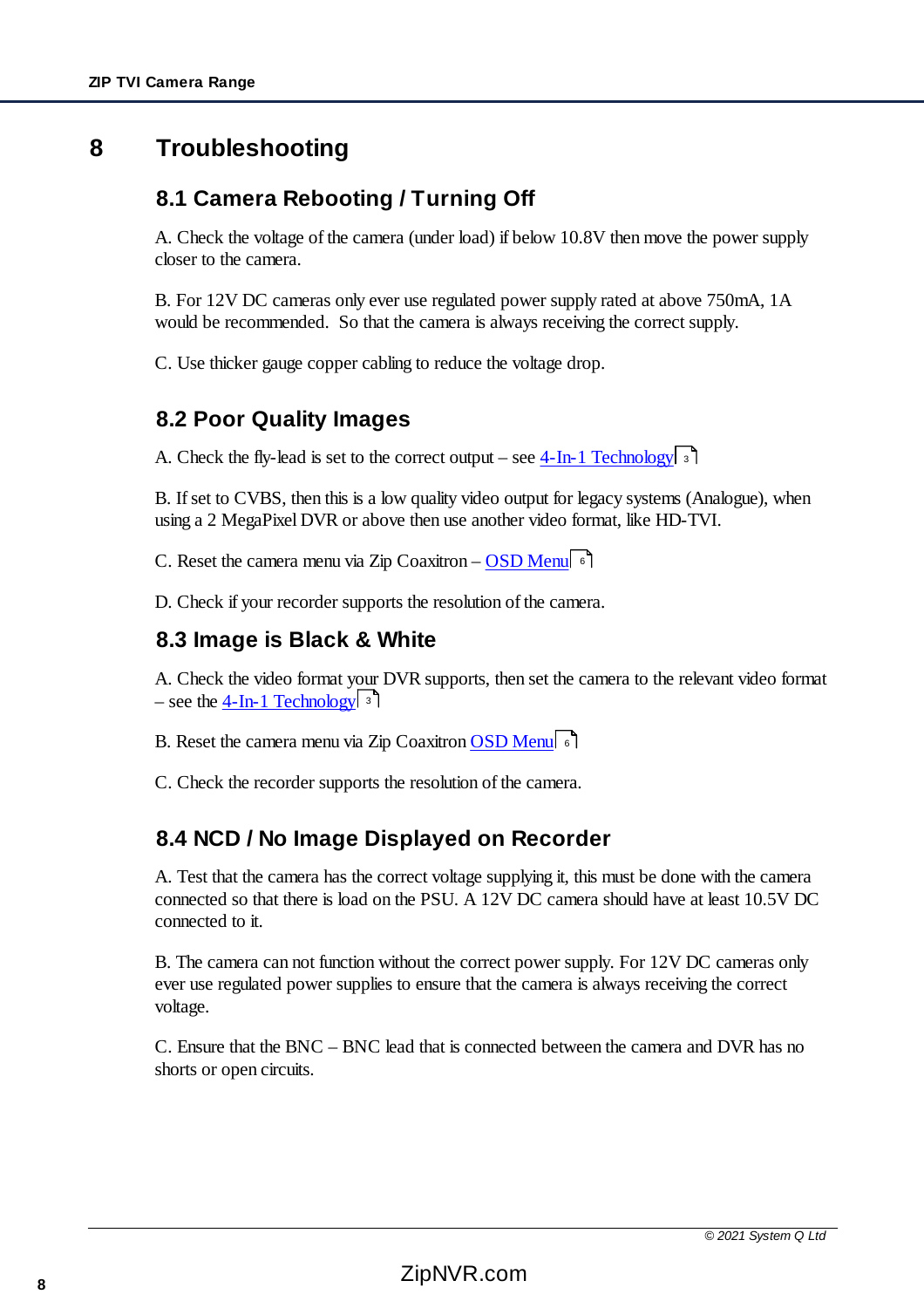# <span id="page-10-0"></span>**9 General Maintenance**

- · Ensure that nothing is obscuring the field of view, position the camera to ensure the Lens can see clearly.
- · Routinely clean the camera to prevent dust build up as this can effect the performance of the camera. We recommend a damp non-abrasive microfibre cloth.
- · Check that the cameras are firmly attached.
- · Check playback in the recorder to ensure the camera is recording properly.

# <span id="page-10-2"></span><span id="page-10-1"></span>**10 Specification**

#### **10.1 SEE876**

| <b>Resolution</b>          | 5MP                         |
|----------------------------|-----------------------------|
| Lens Type                  | 2.8-12mm Motorised          |
| Image Output               | 1 Volt Peak-Peak 75 ohm     |
| Min.Illumination           | 0 Lux IR On                 |
| Day/Night                  | Mechanical (True Day-Night) |
| <b>InfraRed LEDs</b>       | 2 High Power LEDs           |
| <b>IR</b> Range            | 40m                         |
| <b>Input Voltage</b>       | 12V DC                      |
| <b>Current Consumption</b> | 500mA (IR On)               |
| <b>IP</b> Rating           | <b>IP66</b>                 |
| <b>Video Connection</b>    | <b>BNC</b> Socket           |
| <b>Power Connection</b>    | 2.1mm DC Socket             |
| <b>WDR</b>                 | Yes                         |
| <b>Bracket</b>             | Wall & Ceiling Available    |
| Finish                     | White/ Black                |
| <b>Build</b>               | Metal                       |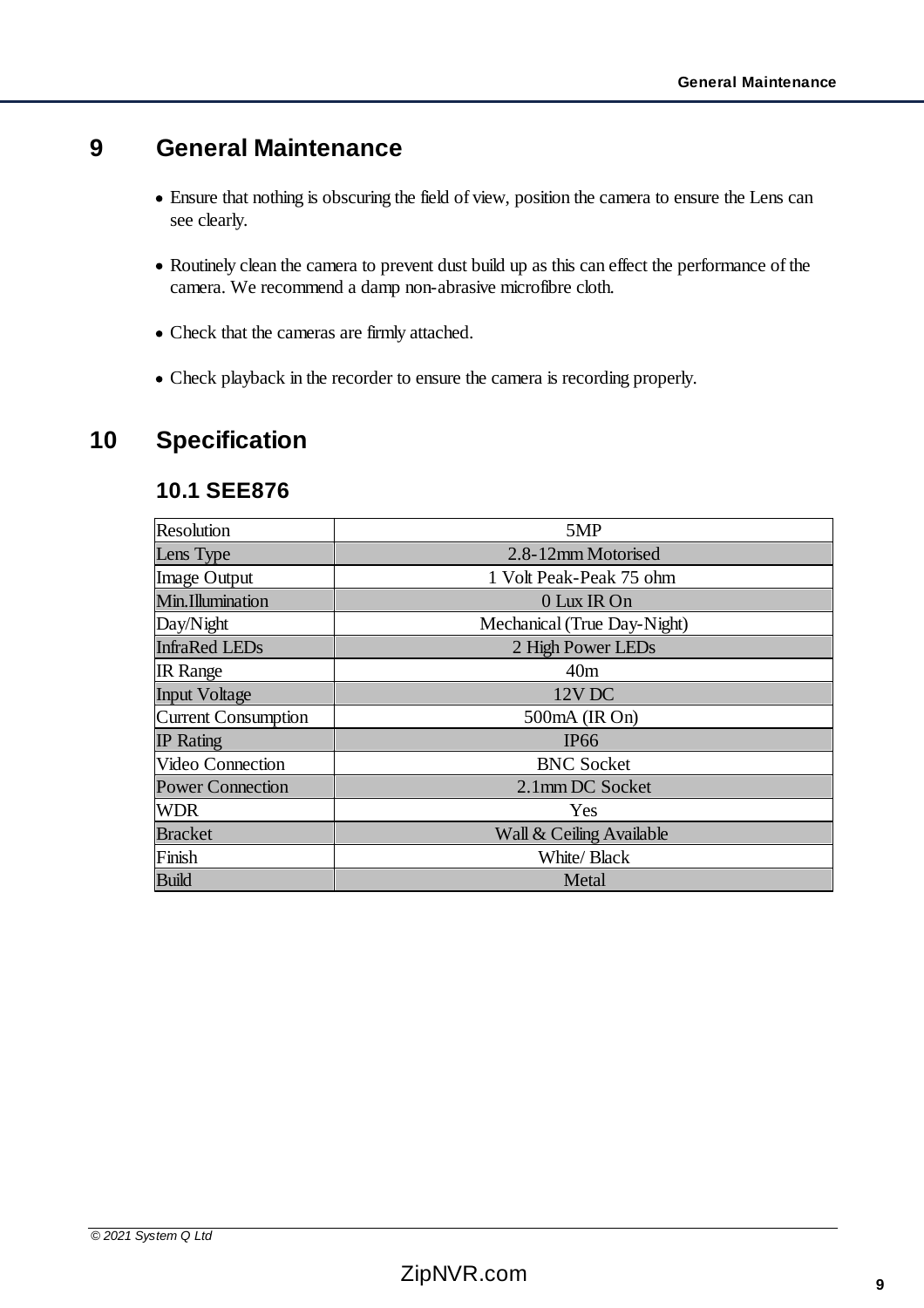# <span id="page-11-1"></span><span id="page-11-0"></span>**11 Conditions**

## **11.1 General Company Disclaimer**

*All specifications are approximate. System Q Ltd reserves the right to change any product specifications or features without notice. Whilst every effort is made to ensure that these instructions are complete and accurate, System Q Ltd cannot be held responsible in any way for any losses, no matter how they arise, from errors or omissions in these instructions, or the performance or non-performance of the equipment that these instructions refer to.*

## <span id="page-11-2"></span>**11.2 WEEE Declaration**



*This symbol on the products and/or accompanying documents means that used electronic equipment must not be mixed with general household waste. For treatment, recovery and recycling please return this unit to your trade supplier or local designated WEE/CG0783SS collection point as defined by your local council.* 

# <span id="page-11-3"></span>**11.3 Copyright**

© Copyright 2021

Zip is a registered trademark of System Q Ltd, Chesterfield. Derbyshire. S40 2WB